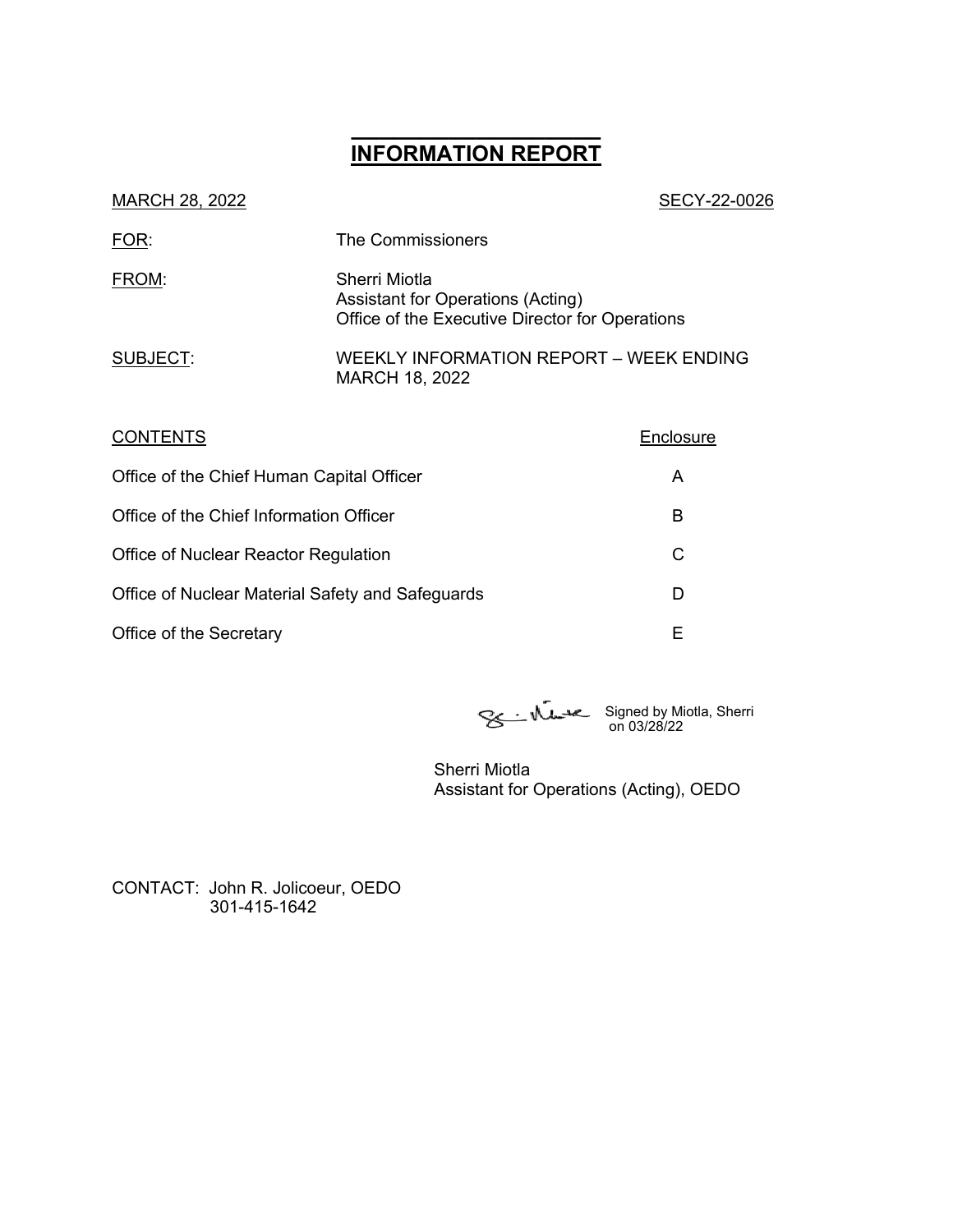# SUBJECT: WEEKLY INFORMATION REPORT – WEEK ENDING MARCH 18, 2022, DATED MARCH 28, 2022

# **DISTRIBUTION**:

EDO R/F AO R/F

| <b>ADAMS Accession No:</b> | ML22082A265 | *via e-mail |  |
|----------------------------|-------------|-------------|--|
| <b>OFFICE</b>              | <b>OEDO</b> | OEDO/AO     |  |
| <b>NAME</b>                | JJolicoeur  | SMiotla     |  |
| <b>DATE</b>                | 3/28/2022   | 3/28/2022   |  |
| ------                     |             |             |  |

 **OFFICIAL RECORD COPY**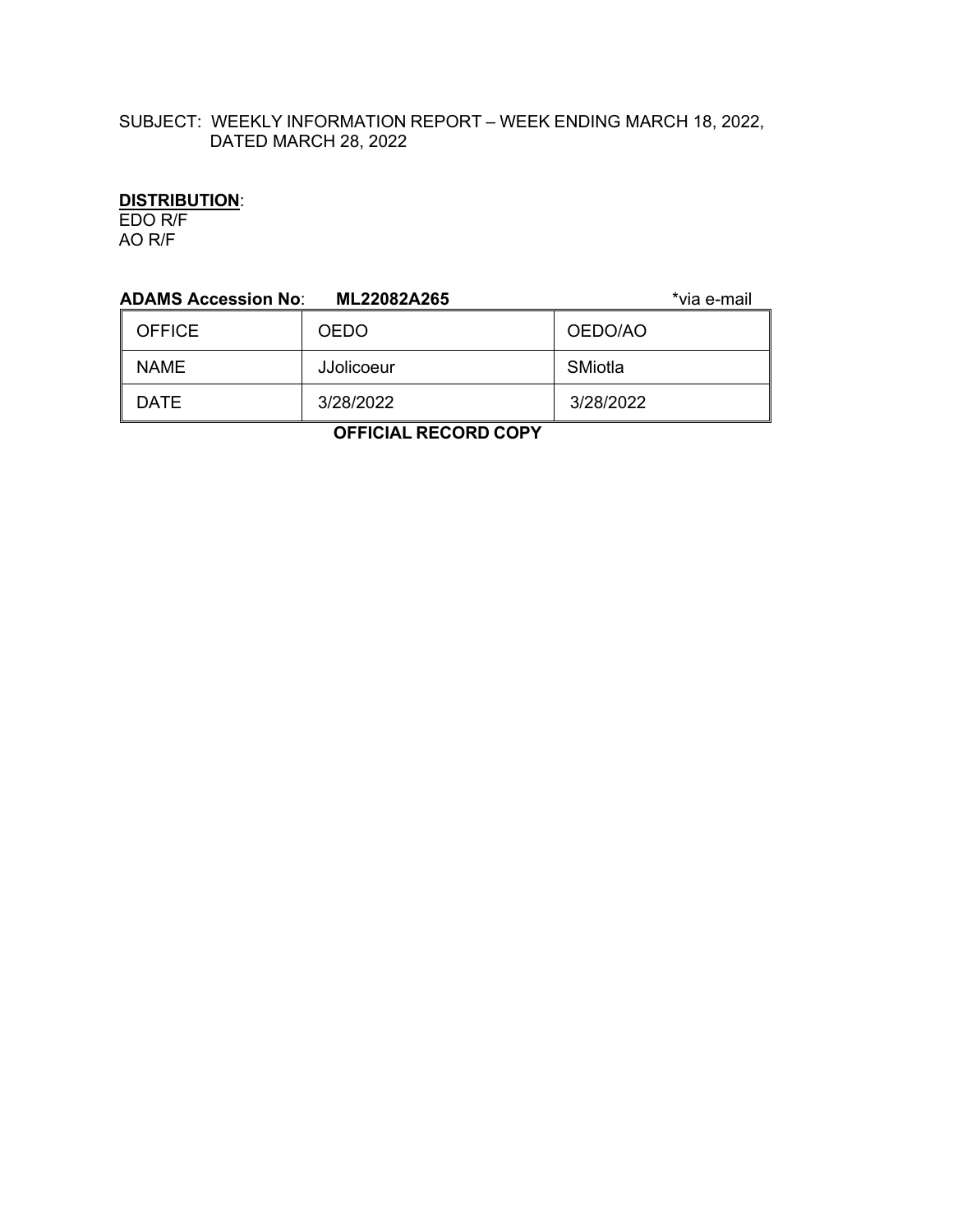## **Office of the Chief Human Capital Officer (OCHCO) Items of Interest Week Ending March 18, 2022**

| <b>ARRIVALS</b>                                                |                                       |             |  |
|----------------------------------------------------------------|---------------------------------------|-------------|--|
| <b>NONE</b>                                                    |                                       |             |  |
| <b>RETIREMENTS</b>                                             |                                       |             |  |
| ALEXANDER-LEWIS, CHERYL ADMINISTRATIVE ASSISTANT<br><b>NRR</b> |                                       |             |  |
| <b>DEPARTURES</b>                                              |                                       |             |  |
| O'NEILL, MARIE K                                               | STUDENT CO-OP                         | <b>NMSS</b> |  |
| PEARSON, ALAYNA N                                              | <b>FUEL CYCLE OPERATIONS ENGINEER</b> | <b>NMSS</b> |  |
| RODRIGUEZ, RICARDO E.                                          | <b>STRUCTURAL ENGINEER</b>            | <b>NMSS</b> |  |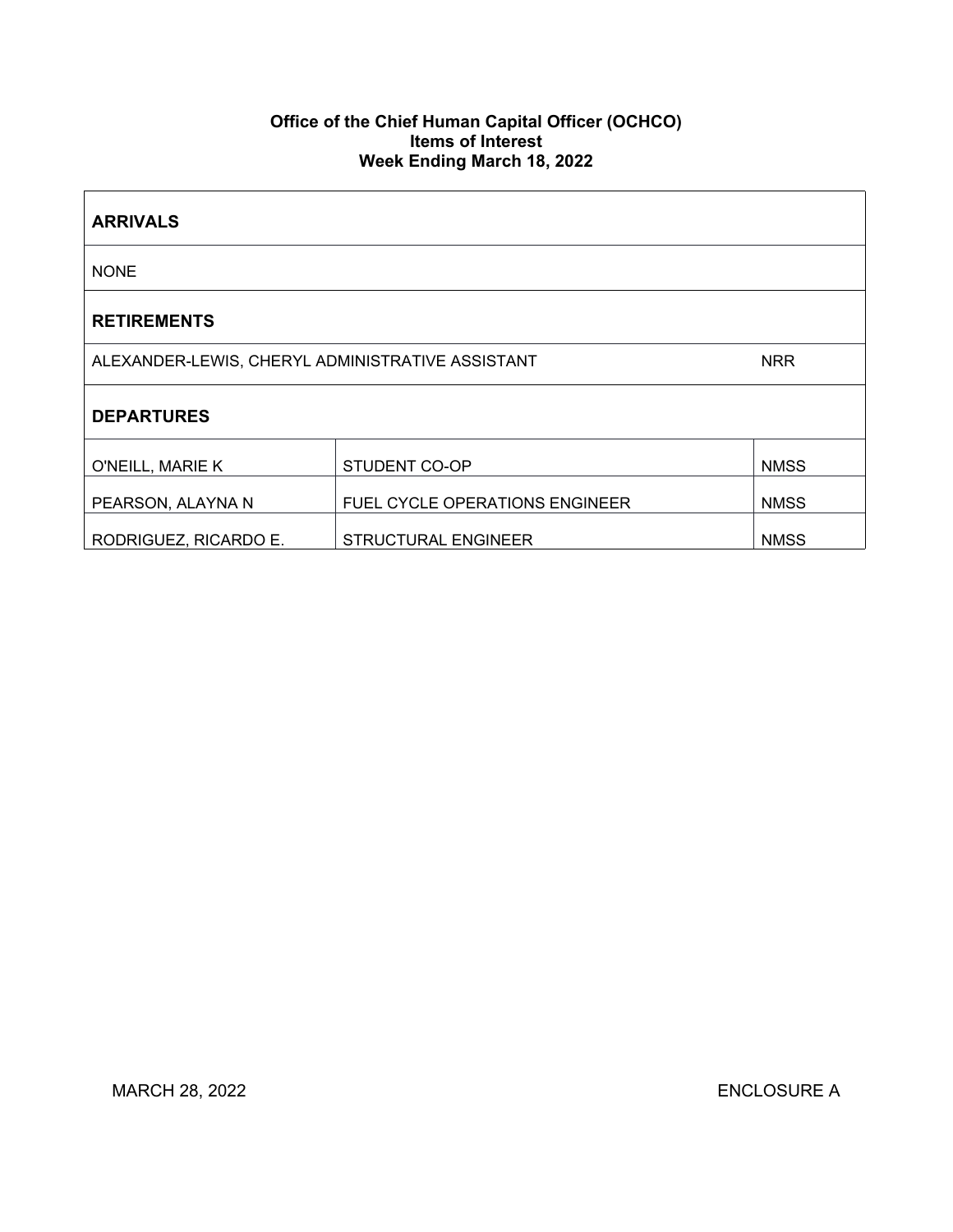## **Office of the Chief Information Officer (OCIO) Items of Interest Week Ending March 18, 2022**

Freedom of Information Act and Privacy Act Requests, Appeals, and Consultations Received During the Period of March 14 – March 18, as submitted by requester

| <b>Tracking</b>                  | Requester's                        | Requester's                  | <b>Request Description</b>                                                                                                                                                                                                                                                                                                                                                                                                                                                            | <b>Received</b>           |
|----------------------------------|------------------------------------|------------------------------|---------------------------------------------------------------------------------------------------------------------------------------------------------------------------------------------------------------------------------------------------------------------------------------------------------------------------------------------------------------------------------------------------------------------------------------------------------------------------------------|---------------------------|
| <b>Number</b><br>2022-<br>000105 | <b>Name</b><br>Dustin<br>Slaughter | Organization                 | Any and all records pertaining to<br>sightings of unidentified flying objects<br>(UFOs), unidentified aerial phenomena<br>(UAP), unidentified objects, and<br>unidentified aircraft at or in the vicinity<br>of the James A. Fitzpatrick Nuclear<br>Power Plant, the R.E. Ginna Nuclear<br>Power Plant, and Nine Mile Point<br>Nuclear Station, all of which are located<br>in New York, from April 12, 1965, up to<br>and including the date this request is<br>officially processed | <b>Date</b><br>03/14/2022 |
| 2022-<br>000106                  | Dustin<br>Slaughter                |                              | Any and all records pertaining to<br>sightings of UFOs, UAP, unidentified<br>objects, and unidentified aircraft at or in<br>the vicinity of the Millstone Nuclear<br>Power Plant located in Waterford,<br>Connecticut, from May 1, 1966, up to<br>and including the date this request is<br>officially processed                                                                                                                                                                      | 03/14/2022                |
| 2022-<br>000107                  | Michael<br>Ravnitzky               |                              | A copy of the report DNFSB-20-A-07,<br>"Social Engineering Evaluation -<br>DNFSB" that was prepared by MRE<br>Technology Solutions, LLC, under a<br>contract with the Office of the Inspector<br>General                                                                                                                                                                                                                                                                              | 03/15/2022                |
| 2022-<br>000108                  | Tom Henry                          | The (Toledo)<br><b>Blade</b> | A copy of the report, titled "Report of the<br>NRC Office of Inspector General in<br>Investigation Case C13-055:<br>Interference by NRC Officials into an<br>Investigation Conducted by the Office of<br>Investigation, also referenced under<br>OIG Allegation #A13-07296, and a copy<br>of each exhibit associated with this<br>investigation                                                                                                                                       | 03/16/2022                |
| 2022-<br>000109                  | Stephen B.<br>Comley               | We The People                | Case # 21-019, Concerns Over the<br>Adequacy of the evacuation Plan for<br><b>Seabrook Station</b>                                                                                                                                                                                                                                                                                                                                                                                    | 03/17/2022                |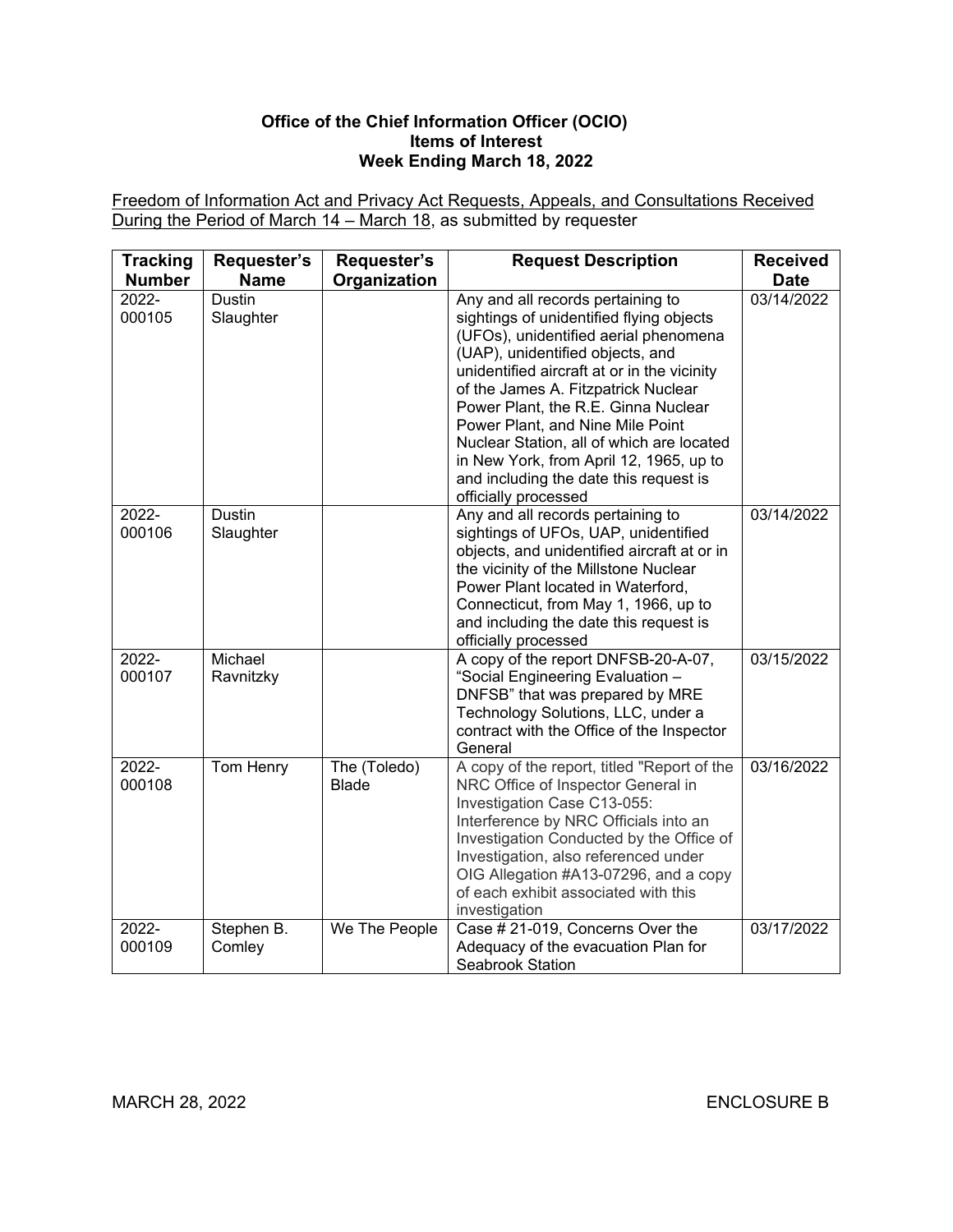| <b>Tracking</b>    | Requester's         | Requester's  | <b>Request Description</b>                                                                                                                                                                                                                                                                                                                                                                                                               | <b>Received</b> |
|--------------------|---------------------|--------------|------------------------------------------------------------------------------------------------------------------------------------------------------------------------------------------------------------------------------------------------------------------------------------------------------------------------------------------------------------------------------------------------------------------------------------------|-----------------|
| <b>Number</b>      | <b>Name</b>         | Organization |                                                                                                                                                                                                                                                                                                                                                                                                                                          | <b>Date</b>     |
| 2022-<br>000110    | Nina Beety          |              | Records related to a breeder reactor<br>planned and built by General Electric at<br>Moss Landing, Monterey County,<br>California, for Pacific Gas and Electric<br>alone or in partnership with a federal<br>agency or another company. The<br>reactor went online approximately 1969<br>and operated until about 1973 or 1974.<br>It was built at General Electric's South<br>San Jose Nuclear Power Division.                           | 03/17/2022      |
| $2022 -$<br>000111 | Dustin<br>Slaughter |              | Any and all records pertaining to<br>sightings of UFOs, UAP, unidentified<br>objects, and unidentified aircraft, at or in<br>the vicinity of every U.S. nuclear power<br>plant, whether decommissioned; in<br>partial operation; or in full operation<br>(excluding facilities in Pennsylvania,<br>New Jersey, New York, and<br>Connecticut), from May 26, 1958, up to<br>and including the date this request is<br>officially processed | 03/17/2022      |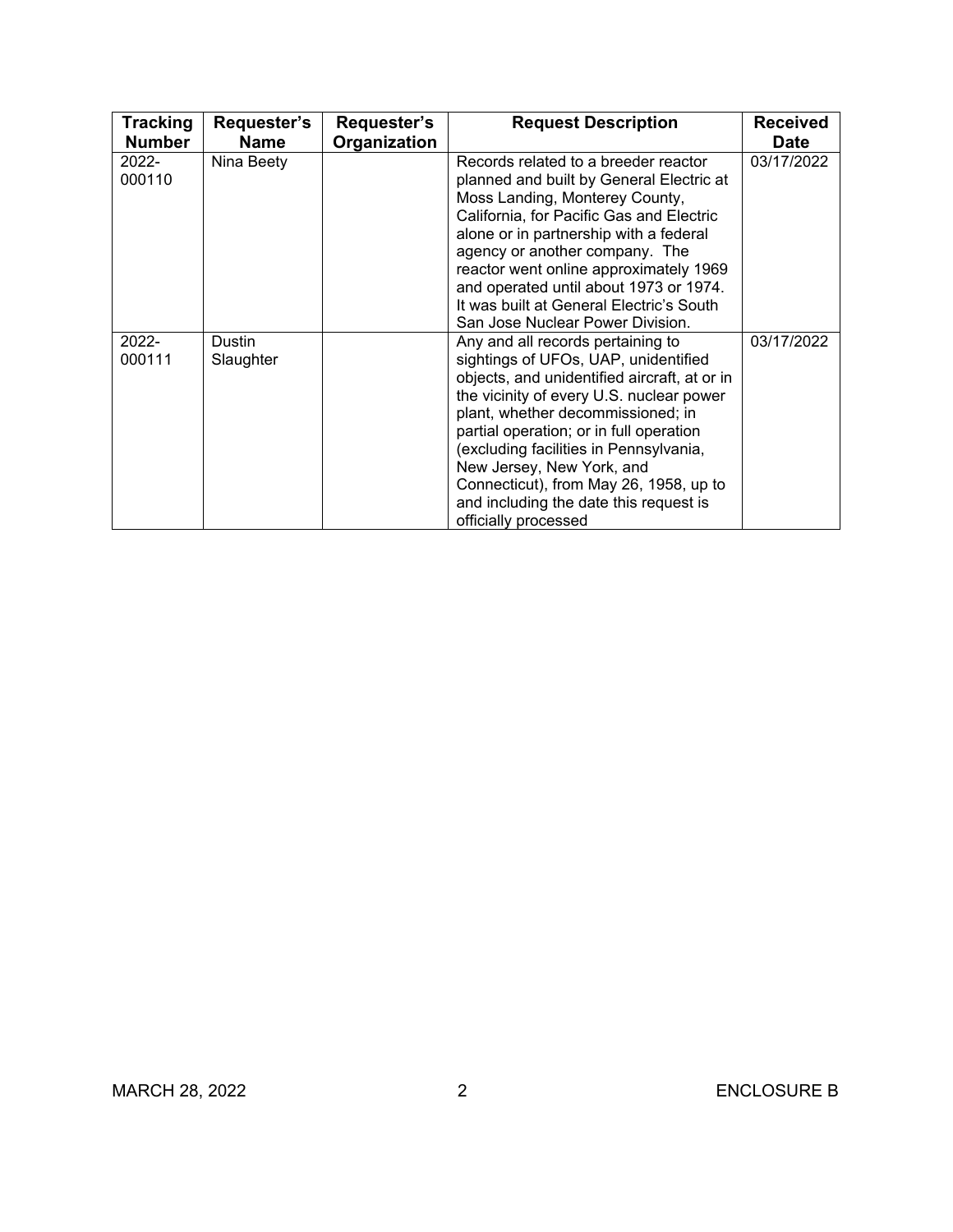## **Office of Nuclear Reactor Regulation (NRR) Items of Interest Week Ending March 18, 2022**

# **NRC Holds Meeting with NextEra/FPL to Discuss Planned Turkey Point Digital License Amendment Request**

On March 7, 2022, the NRC staff and NextEra/FPL held a partially closed public meeting to discuss the planned Turkey Point digital license amendment request. During the meeting, the licensee informed the NRC staff that it is still targeting mid-April 2022 for the submittal of the amendment request. However, the licensee stated some information that would be expected in the amendment request will either be submitted in multiple supplements, or available for audit, approximately 9 to 17 months after the April submittal. Also, the licensee shared its plans for providing human factors engineering information needed to complete the review. The NRC staff expressed concerns with the completeness of the planned request and the ability to complete a timely review; and noted it was not generally consistent with the single submittal, alternate review process for digital I&C that is being requested by NextEra. The NRC staff will assess the feasibility and impact of the licensee's plan for submitting information on the timely review of the planned amendment request. Copies of the licensee's non-proprietary presentation is available in the Agencywide Document Access and Management System (ML22063A126).

# **NRC Staff Conducted First Site Visit Regarding High Energy Arcing Faults**

During March 7-11, 2022, NRR Division of Risk Assessment staff, with Office of Nuclear Regulatory Research support, as part of the LIC-504 assessment regarding High Energy Arcing Faults (HEAF), conducted the first site visit at the Peach Bottom Atomic Power Station. Staff conducted walkdowns to support the fire risk analysis using a new consensus methodology. The licensee was very supportive and provided the staff with information needed to assist the staff with its assessment. The site visit improved the staff's understanding of qualitative risk insights associated with HEAF. Staff is planning to conduct another site visit in April and is on schedule to complete the LIC-504 evaluation no later than July 2022.

# **NRC Held Public Webinar on Regulatory Improvements to support the Licensing of Advanced Reactors**

On March 16, 2022, the NRC staff held a public webinar with over 250 stakeholders on regulatory improvements to support the licensing of advanced reactors. Topics included an update on the NRC TRi-structural ISOtropic (TRISO) project involving a Canadian Nuclear Safety Commission-NRC joint interim report; Trial Use Reg Guide 1.247 "Acceptability of PRA results for non-LWR Risk Informed Activities;" Advanced Reactor Content of Application Project and Technology Inclusive Content of Application Project guidance development status; A Traditional, Technology-Inclusive, and Risk-Informed Framework Option in Part 53; Perspective on Probabilistic Risk Assessment Process, Concerns, and Going Forward on Part 53; and Development of Guidance for Evaluation Changes to Facilities Utilizing NEI 18-04. This meeting was in support of Strategy 3 (regulatory framework), Strategy 4 (codes and standards), and Strategy 5 (resolution of policy issues) of the advanced reactor Implementation Action Plans.

MARCH 28, 2022 ENCLOSURE C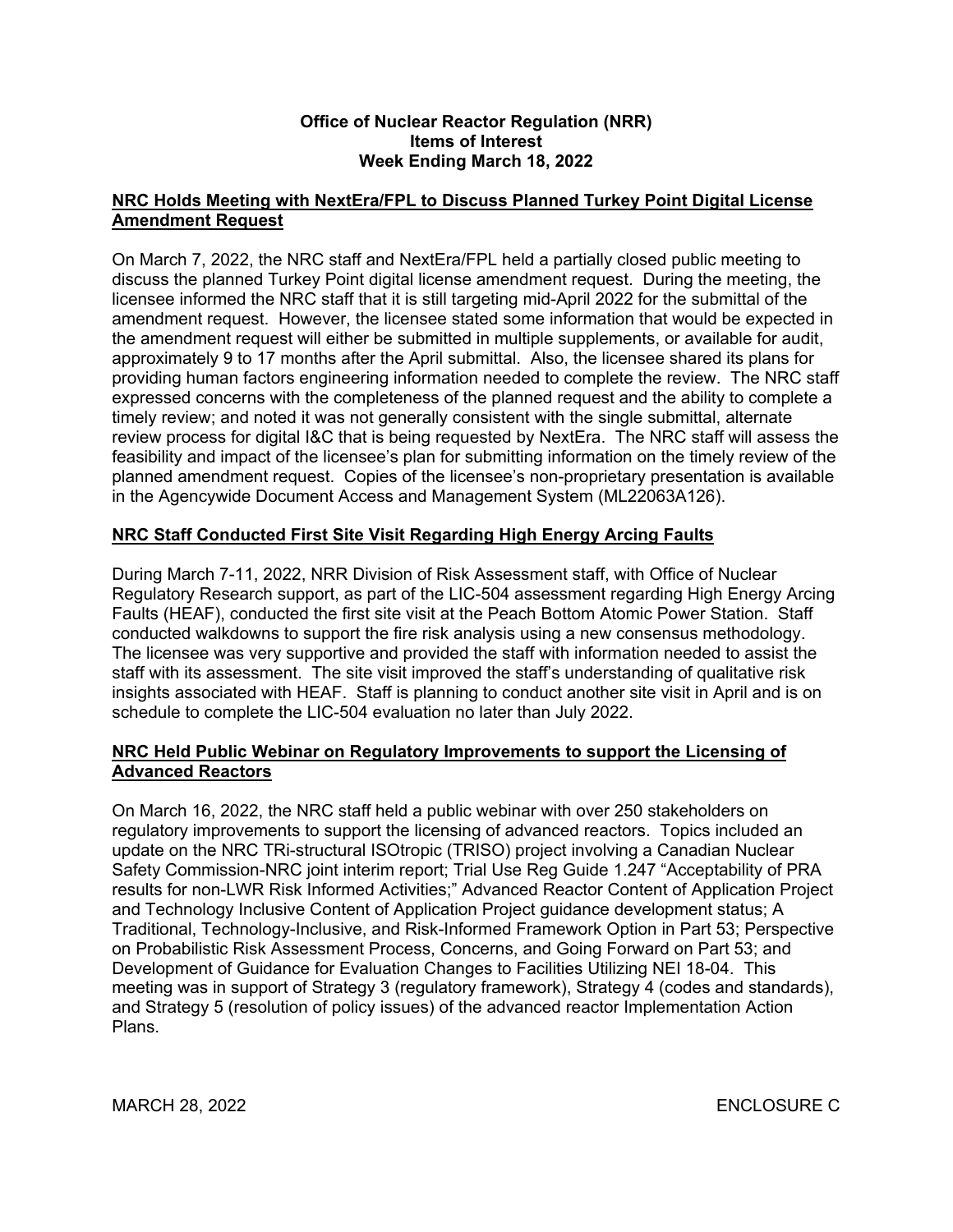# **NRC Staff Participated in White House Summit on Commercial Fusion Technologies**

On March 17, 2022, staff from NRR participated in the White House Summit on Developing a Bold Decadal Vision for Commercial Fusion Energy where government, industry, academia, and other stakeholders discussed strategies for deploying commercial fusion technologies. The public panel discussion addressed the status and benefits of fusion technology, environmental justice, and the fusion industry's vision. NRR staff also participated in closed breakout sessions on the path to fusion commercialization. The fusion industry expressed concerns with adopting a utilization facility regulatory approach, the impact of export controls on commercialization, and the need to develop a regulatory framework that is appropriate for the risks and hazards associated with fusion. Insights from this meeting will inform the staff's development of a notation vote paper on regulatory options for commercial fusion energy systems.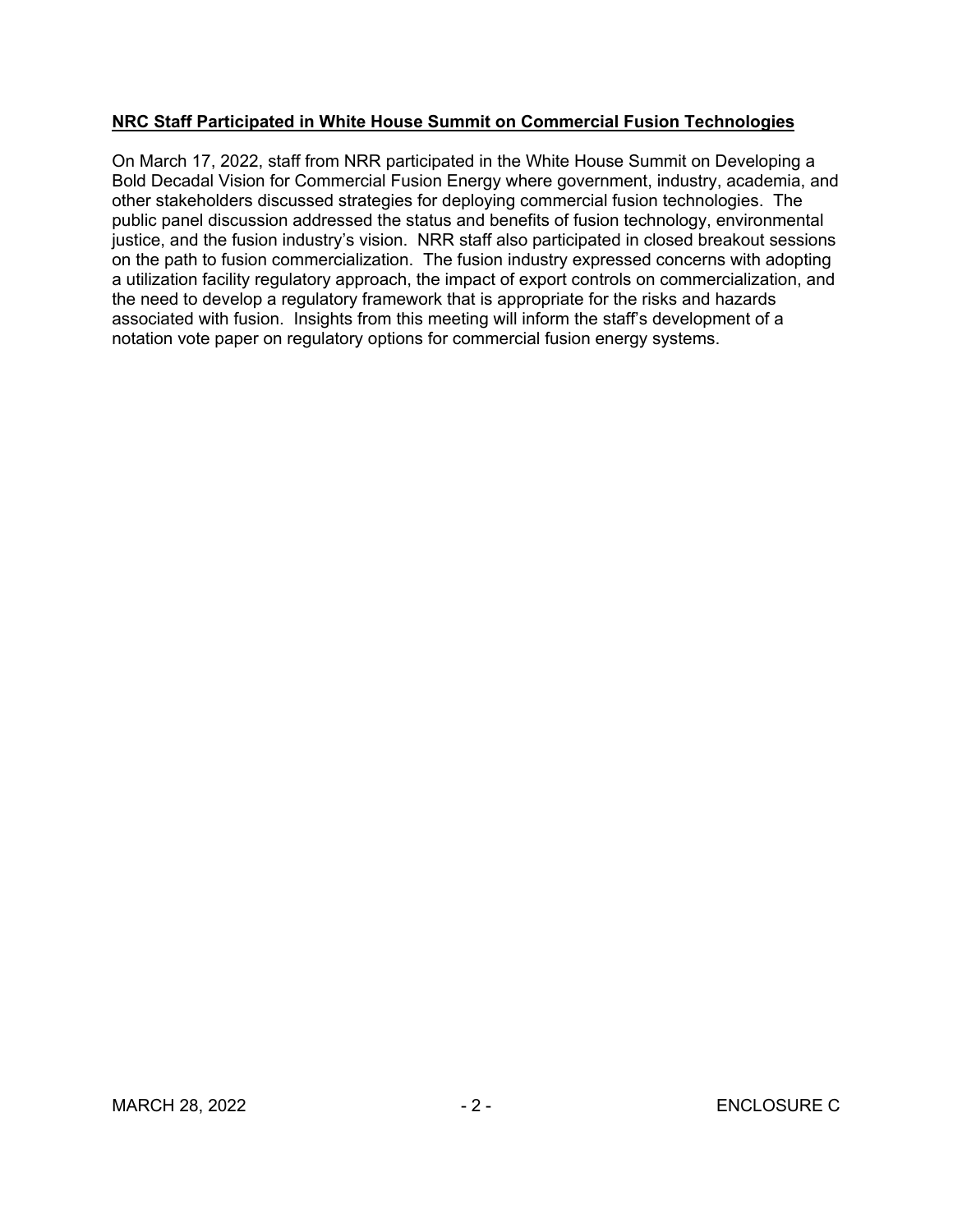### **Office of Nuclear Material Safety and Safeguards (NMSS) Items of Interest Week Ending March 18, 2022**

# **NMSS Staff Issued Title 10 of the** *Code of Federal Regulations* **(10 CRF) 35.1000 License Guidance for Diffusing Alpha-emitters Radiation Therapy (Alpha DaRT) Manual Brachytherapy Sources**

On March 10, 2022, the NRC staff issued the 10 CFR 35.1000 licensing guidance for Alpha DaRT manual brachytherapy sources. The use of Alpha DaRT is being licensed under 10 CFR 35.1000 because the radium-224 sources release radon-220, an alpha emitting noble gas, inside the patient's solid tumor tissue. This is the first licensing guidance issued under the new streamlined emerging medical technologies review and licensing guidance development process. The licensing guidance is [publicly available](https://www.nrc.gov/materials/miau/med-use-toolkit/emerg-licensed-med-tech.html) on the NRC's public website.

# **NMSS Staff will hold the State Liaison Officer Conference**

On March 22-24, 2022, the NRC staff and the Regional State Liaison Officers will conduct a virtual State Liaison Officer (SLO) conference, which is held about every 2 years to discuss issues of mutual interest between the States and the NRC. Topics typically include emergency preparedness, regulation of nuclear safety and security, and environmental issues. Chairman Hanson and Commissioner Wright will provide remarks on March 22 and 24, 2022, respectively. On March 23, 2022, the Regional Administrators will hold a panel discussion on a range of topics, including decommissioning, new construction, reorganizations in regional offices, and communications between the SLOs and the NRC staff.

# **NMSS Staff will lead the Task Force on Radiation Source Protection and Security Meeting**

On March 22, 2022, the NRC staff will lead a virtual meeting of the Task Force on Radiation Source Protection and Security. During this meeting, Task Force representatives will review and approve recommended revisions to the draft 2022 Task Force report based on review by Task Force agencies. Endorsement by agency heads at Task Force agencies is expected by the end of May. The report will be transmitted to the Commission by mid-July for final approval.